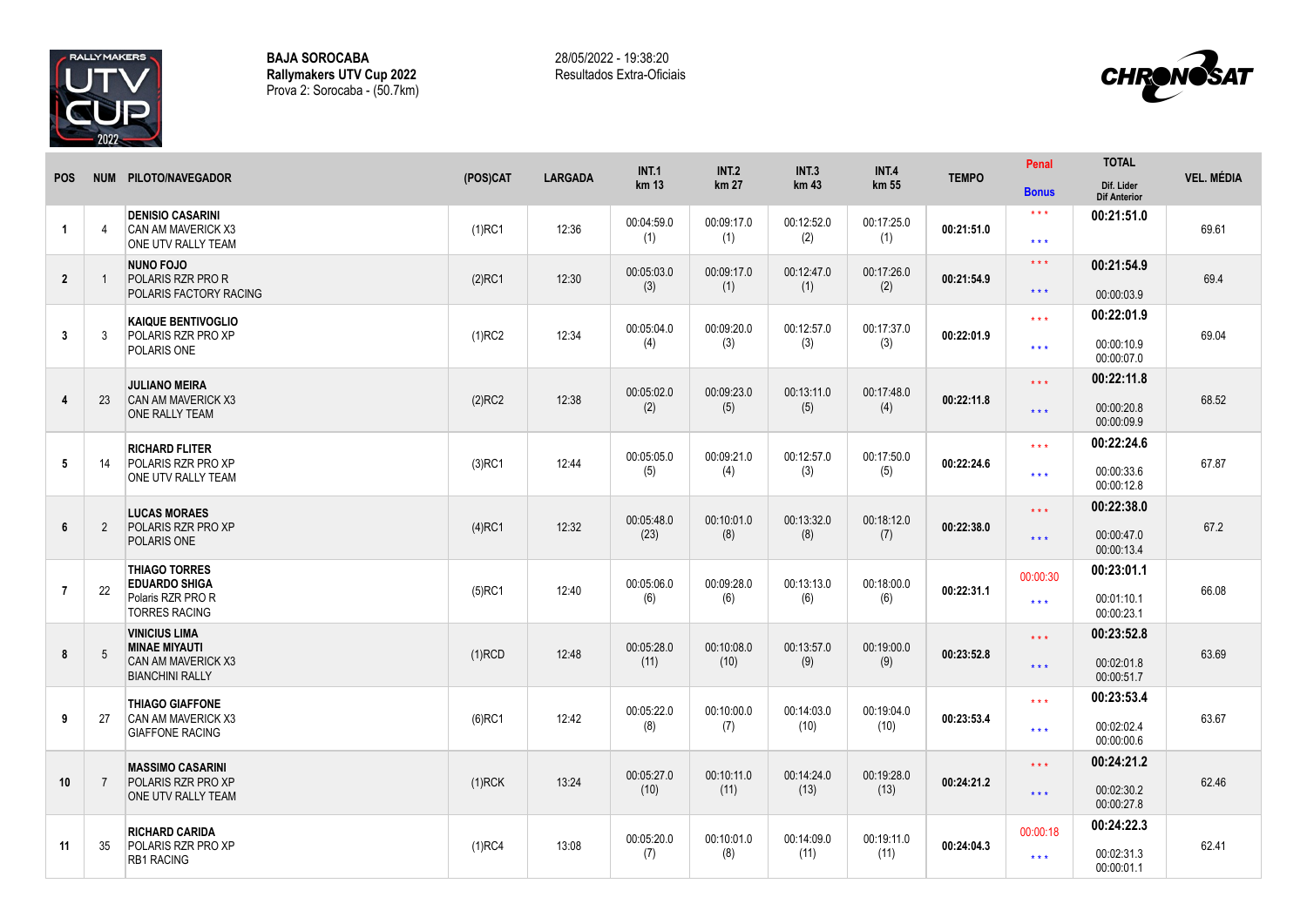| 00:00:04.0<br>00:24:31.7<br>$\star\star\star$<br><b>LUCAS DELASTA</b><br>00:05:31.0<br>00:10:16.0<br>00:14:16.0<br>00:19:27.0<br>13<br>28<br>POLARIS RZR PRO XP<br>$(1)$ RC3<br>13:04<br>00:24:31.7<br>(12)<br>(13)<br>(12)<br>(12)<br>00:02:40.7<br>$***$<br>BARRACAO OFF ROAD<br>00:00:05.4<br>00:24:44.9<br>$\star\star\star$<br><b>GUILHERME RODRIGUES</b><br>00:05:36.0<br>00:10:30.0<br>00:19:46.0<br>00:14:35.0<br>14<br>POLARIS RZR PRO XP<br>00:24:44.9<br>15<br>$(2)$ RC4<br>13:10<br>(16)<br>(16)<br>(17)<br>(15)<br>00:02:53.9<br>$***$<br><b>HPS</b><br>00:00:13.2<br>00:24:47.8<br>$\star\star\star$<br><b>ANDRE MACEDO</b><br>00:10:23.0<br>00:14:34.0<br>00:19:48.0<br>00:05:35.0<br>12:54<br>15<br>12<br>CAN AM MAVERICK X3<br>$(2)$ RC3<br>00:24:47.8<br>(15)<br>(14)<br>(16)<br>(16)<br>00:02:56.8<br>$***$<br>ARCHT<br>00:00:02.9<br>00:24:59.8<br>$***$<br><b>THIAGO BRUN</b><br>00:05:44.0<br>00:10:31.0<br>00:14:32.0<br>00:19:54.0<br>16<br>$(3)$ RC3<br>13:12<br>00:24:59.8<br>POLARIS RZR PRO XP<br>11<br>(21)<br>(17)<br>(15)<br>(17)<br>00:03:08.8<br>$\star\star\star$<br>POLARIS ONE<br>00:00:12.0<br><b>ZECA GIAFFONE</b><br>00:25:03.1<br>$\star\star\star$<br><b>CAMILA GIAFFONE</b><br>00:05:33.0<br>00:10:25.0<br>00:14:41.0<br>00:19:59.0<br>17<br>21<br>$(1)$ RCX<br>12:52<br>00:25:03.1<br><b>GIAFFONE EXO NB</b><br>(14)<br>(15)<br>(18)<br>(18)<br>00:03:12.1<br>$\star\star\star$<br><b>GIAFFONE RACING</b><br>00:00:03.3<br>00:25:11.4<br>$\star\star\star$<br><b>DANIEL GONCALVES</b><br>00:20:07.0<br>00:05:42.0<br>00:10:40.0<br>00:14:45.0<br>18<br>32<br>CAN AM MAVERICK X3<br>13:22<br>00:25:11.4<br>$(1)$ RCO<br>(19)<br>(19)<br>(21)<br>(19)<br>00:03:20.4<br>$\star\star\star$<br><b>CACA LEGUAS</b><br>00:00:08.3 |       |
|-----------------------------------------------------------------------------------------------------------------------------------------------------------------------------------------------------------------------------------------------------------------------------------------------------------------------------------------------------------------------------------------------------------------------------------------------------------------------------------------------------------------------------------------------------------------------------------------------------------------------------------------------------------------------------------------------------------------------------------------------------------------------------------------------------------------------------------------------------------------------------------------------------------------------------------------------------------------------------------------------------------------------------------------------------------------------------------------------------------------------------------------------------------------------------------------------------------------------------------------------------------------------------------------------------------------------------------------------------------------------------------------------------------------------------------------------------------------------------------------------------------------------------------------------------------------------------------------------------------------------------------------------------------------------------------------------------------------------------------------------------------------------|-------|
|                                                                                                                                                                                                                                                                                                                                                                                                                                                                                                                                                                                                                                                                                                                                                                                                                                                                                                                                                                                                                                                                                                                                                                                                                                                                                                                                                                                                                                                                                                                                                                                                                                                                                                                                                                       |       |
|                                                                                                                                                                                                                                                                                                                                                                                                                                                                                                                                                                                                                                                                                                                                                                                                                                                                                                                                                                                                                                                                                                                                                                                                                                                                                                                                                                                                                                                                                                                                                                                                                                                                                                                                                                       | 62.01 |
|                                                                                                                                                                                                                                                                                                                                                                                                                                                                                                                                                                                                                                                                                                                                                                                                                                                                                                                                                                                                                                                                                                                                                                                                                                                                                                                                                                                                                                                                                                                                                                                                                                                                                                                                                                       |       |
|                                                                                                                                                                                                                                                                                                                                                                                                                                                                                                                                                                                                                                                                                                                                                                                                                                                                                                                                                                                                                                                                                                                                                                                                                                                                                                                                                                                                                                                                                                                                                                                                                                                                                                                                                                       | 61.46 |
|                                                                                                                                                                                                                                                                                                                                                                                                                                                                                                                                                                                                                                                                                                                                                                                                                                                                                                                                                                                                                                                                                                                                                                                                                                                                                                                                                                                                                                                                                                                                                                                                                                                                                                                                                                       |       |
|                                                                                                                                                                                                                                                                                                                                                                                                                                                                                                                                                                                                                                                                                                                                                                                                                                                                                                                                                                                                                                                                                                                                                                                                                                                                                                                                                                                                                                                                                                                                                                                                                                                                                                                                                                       | 61.34 |
|                                                                                                                                                                                                                                                                                                                                                                                                                                                                                                                                                                                                                                                                                                                                                                                                                                                                                                                                                                                                                                                                                                                                                                                                                                                                                                                                                                                                                                                                                                                                                                                                                                                                                                                                                                       |       |
|                                                                                                                                                                                                                                                                                                                                                                                                                                                                                                                                                                                                                                                                                                                                                                                                                                                                                                                                                                                                                                                                                                                                                                                                                                                                                                                                                                                                                                                                                                                                                                                                                                                                                                                                                                       | 60.85 |
|                                                                                                                                                                                                                                                                                                                                                                                                                                                                                                                                                                                                                                                                                                                                                                                                                                                                                                                                                                                                                                                                                                                                                                                                                                                                                                                                                                                                                                                                                                                                                                                                                                                                                                                                                                       |       |
|                                                                                                                                                                                                                                                                                                                                                                                                                                                                                                                                                                                                                                                                                                                                                                                                                                                                                                                                                                                                                                                                                                                                                                                                                                                                                                                                                                                                                                                                                                                                                                                                                                                                                                                                                                       | 60.71 |
|                                                                                                                                                                                                                                                                                                                                                                                                                                                                                                                                                                                                                                                                                                                                                                                                                                                                                                                                                                                                                                                                                                                                                                                                                                                                                                                                                                                                                                                                                                                                                                                                                                                                                                                                                                       |       |
|                                                                                                                                                                                                                                                                                                                                                                                                                                                                                                                                                                                                                                                                                                                                                                                                                                                                                                                                                                                                                                                                                                                                                                                                                                                                                                                                                                                                                                                                                                                                                                                                                                                                                                                                                                       | 60.38 |
| 00:25:23.2<br>$***$<br><b>MURILO COLATRELI</b><br>00:20:24.0                                                                                                                                                                                                                                                                                                                                                                                                                                                                                                                                                                                                                                                                                                                                                                                                                                                                                                                                                                                                                                                                                                                                                                                                                                                                                                                                                                                                                                                                                                                                                                                                                                                                                                          |       |
| 00:05:42.0<br>00:10:39.0<br>00:15:05.0<br>19<br><b>CAN AM MAVERICK X3</b><br>13:02<br>00:25:23.2<br>25<br>$(4)$ RC2<br>(19)<br>(20)<br>(20)<br>(20)<br>00:03:32.2<br>$\star\star\star$<br><b>COLATRELI RACING</b><br>00:00:11.8                                                                                                                                                                                                                                                                                                                                                                                                                                                                                                                                                                                                                                                                                                                                                                                                                                                                                                                                                                                                                                                                                                                                                                                                                                                                                                                                                                                                                                                                                                                                       | 59.91 |
| 00:25:33.1<br>$\star\star\star$<br><b>MICHEL FALQUEIRO</b>                                                                                                                                                                                                                                                                                                                                                                                                                                                                                                                                                                                                                                                                                                                                                                                                                                                                                                                                                                                                                                                                                                                                                                                                                                                                                                                                                                                                                                                                                                                                                                                                                                                                                                            |       |
| $\star$ $\star$ $\star$<br>$\star$ $\star$ $\star$<br>$\star$ $\star$ $\star$<br>$\star$ $\star$ $\star$<br>20<br>26<br>$(2)$ RCD<br>13:20<br>00:25:33.1<br>CAN AM MAVERICK X3<br>00:03:42.1<br>$***$<br><b>HPS</b><br>00:00:09.9                                                                                                                                                                                                                                                                                                                                                                                                                                                                                                                                                                                                                                                                                                                                                                                                                                                                                                                                                                                                                                                                                                                                                                                                                                                                                                                                                                                                                                                                                                                                     | 59.53 |
| 00:25:53.2<br>$***$<br>JOAO PIZA                                                                                                                                                                                                                                                                                                                                                                                                                                                                                                                                                                                                                                                                                                                                                                                                                                                                                                                                                                                                                                                                                                                                                                                                                                                                                                                                                                                                                                                                                                                                                                                                                                                                                                                                      |       |
| 00:11:04.0<br>00:15:19.0<br>00:20:45.0<br>00:05:57.0<br>21<br>POLARIS RZR PRO XP<br>13:14<br>6<br>$(3)$ RC4<br>00:25:53.2<br>(25)<br>(23)<br>(22)<br>(22)<br>00:04:02.2<br>$\star\star\star$<br><b>HPS RACING TEAM</b><br>00:00:20.1                                                                                                                                                                                                                                                                                                                                                                                                                                                                                                                                                                                                                                                                                                                                                                                                                                                                                                                                                                                                                                                                                                                                                                                                                                                                                                                                                                                                                                                                                                                                  | 58.76 |
| <b>CHRISTIAN FLITER</b><br>00:26:18.4<br>00:03:00                                                                                                                                                                                                                                                                                                                                                                                                                                                                                                                                                                                                                                                                                                                                                                                                                                                                                                                                                                                                                                                                                                                                                                                                                                                                                                                                                                                                                                                                                                                                                                                                                                                                                                                     |       |
| 00:05:40.0<br>00:13:19.0<br>00:18:25.0<br><b>NICOLAS FLITER</b><br>00:10:31.0<br>22<br>30<br>$(3)$ RCD<br>13:06<br>00:23:18.4<br>CAN AM MAVERICK X3<br>(17)<br>(17)<br>(7)<br>(8)<br>00:04:27.4                                                                                                                                                                                                                                                                                                                                                                                                                                                                                                                                                                                                                                                                                                                                                                                                                                                                                                                                                                                                                                                                                                                                                                                                                                                                                                                                                                                                                                                                                                                                                                       | 57.82 |
| $***$<br>JOHNNYS JOS RALLY TEAM BY BIANCHINY<br>00:00:25.2                                                                                                                                                                                                                                                                                                                                                                                                                                                                                                                                                                                                                                                                                                                                                                                                                                                                                                                                                                                                                                                                                                                                                                                                                                                                                                                                                                                                                                                                                                                                                                                                                                                                                                            |       |
| <b>ANDRE LUIS SOUZA</b><br>00:26:23.1<br>$\star\star\star$<br><b>VAGNER MONFERRER</b><br>00:06:04.0<br>00:11:01.0<br>00:15:17.0<br>00:20:42.0                                                                                                                                                                                                                                                                                                                                                                                                                                                                                                                                                                                                                                                                                                                                                                                                                                                                                                                                                                                                                                                                                                                                                                                                                                                                                                                                                                                                                                                                                                                                                                                                                         |       |
| 23<br>34<br>13:17<br>$(7)$ RC1<br>00:26:23.1<br>CAN AM MAVERICK X3<br>(26)<br>(22)<br>(21)<br>(21)<br>00:04:32.1<br>$\star$ $\star$ $\star$<br><b>MS RALLY TEAM</b><br>00:00:04.7                                                                                                                                                                                                                                                                                                                                                                                                                                                                                                                                                                                                                                                                                                                                                                                                                                                                                                                                                                                                                                                                                                                                                                                                                                                                                                                                                                                                                                                                                                                                                                                     | 57.65 |
| 00:26:42.1<br>$\star$ $\star$ $\star$<br>PEDRO ARNA<br>00:10:37.0                                                                                                                                                                                                                                                                                                                                                                                                                                                                                                                                                                                                                                                                                                                                                                                                                                                                                                                                                                                                                                                                                                                                                                                                                                                                                                                                                                                                                                                                                                                                                                                                                                                                                                     |       |
| 00:21:13.0<br>00:05:40.0<br>00:15:52.0<br>24<br>$(2)$ RCO<br>12:50<br>00:26:42.1<br>10<br><b>CAN AM MAVERICK X3</b><br>(17)<br>(19)<br>(24)<br>(23)<br>00:04:51.1<br>$\star\star\star$<br>JOHNNYS JOS RALLY TEAM<br>00:00:19.0                                                                                                                                                                                                                                                                                                                                                                                                                                                                                                                                                                                                                                                                                                                                                                                                                                                                                                                                                                                                                                                                                                                                                                                                                                                                                                                                                                                                                                                                                                                                        | 56.96 |